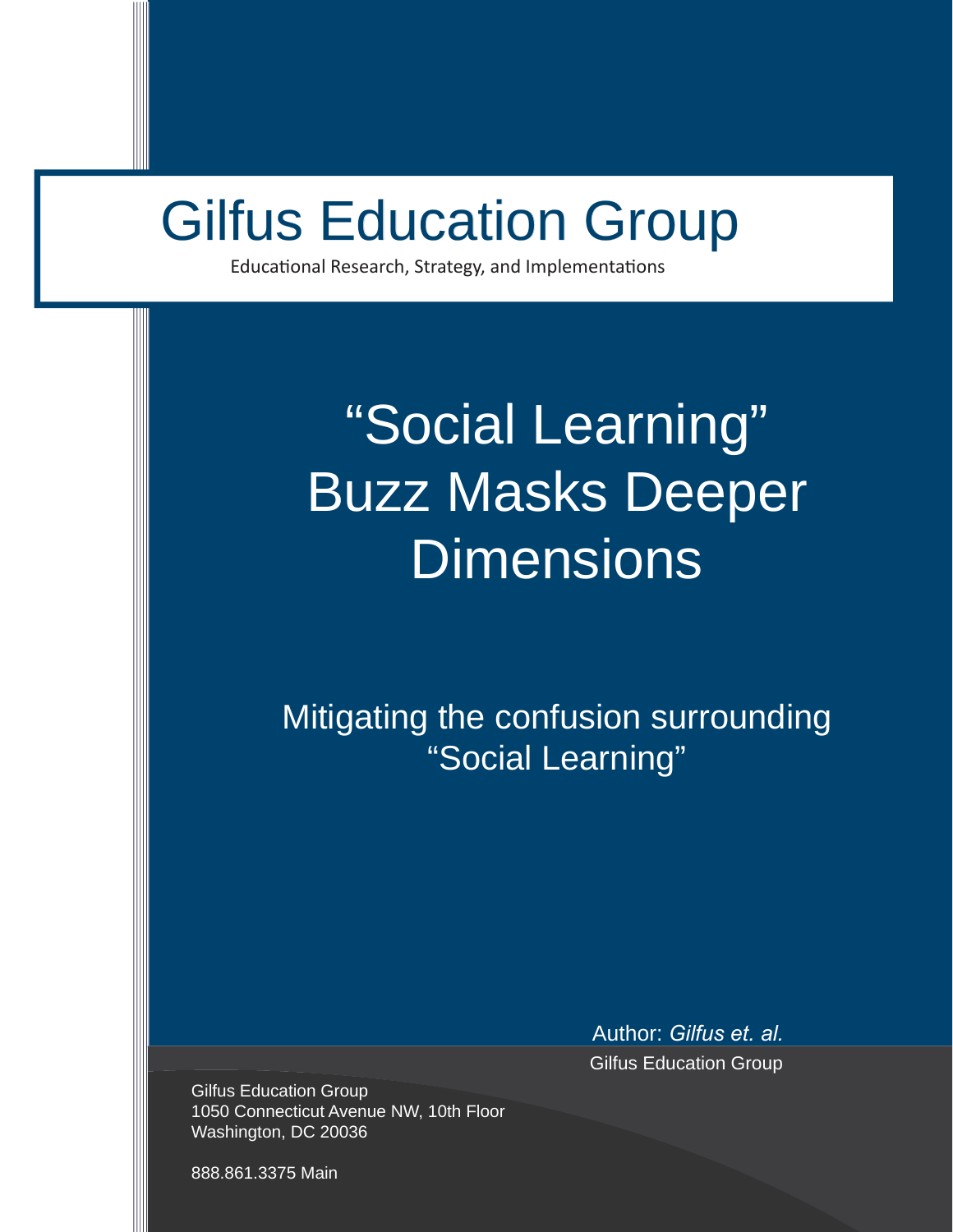Copyright © 2009 Gilfus Education Group ALL RIGHTS RESERVED. Printed in the USA.

For additional copies please contact: Gilfus Education Group 1050 Connecticut Ave, NW, 10th Floor Washington, DC 20036

Main: 888.861.3375

For more information: www.gilfuseducationgroup.com

#### **About the Gilfus Education Group**

The Gilfus Education Group delivers education innovation by bringing refreshing clarity to academic and corporate enterprises through educational, technology, and business consulting. The company provides a wide array of services to clients across the United States and around the world, offering insightful and diversified expertise to the education industry. Since 1997 the Gilfus Education Group has served thousands of universities, colleges, schools, academic content providers, and education and technology companies in meeting their mission-critical planning and technology needs.

Our group consists of individuals of the highest caliber talent and experience in educational research, strategy, planning, and technical implementation services representing capabilities for meeting organizational objectives and compliance, evaluating education quality and outcomes, and supporting technical integration, infrastructure, and delivery.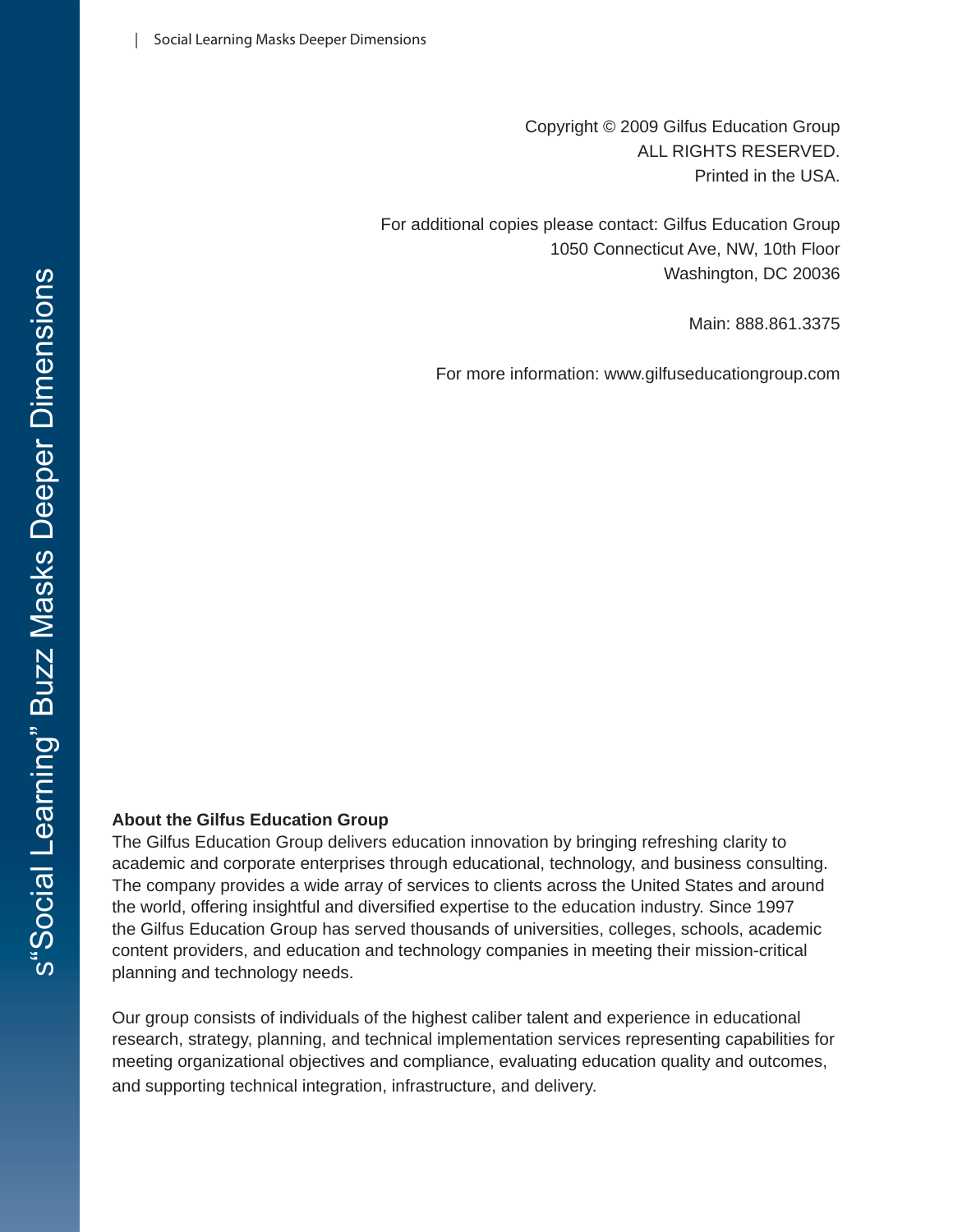# "Social Learning" Buzz Masks Deeper Dimensions

Mitigating the confusion surrounding "Social Learning"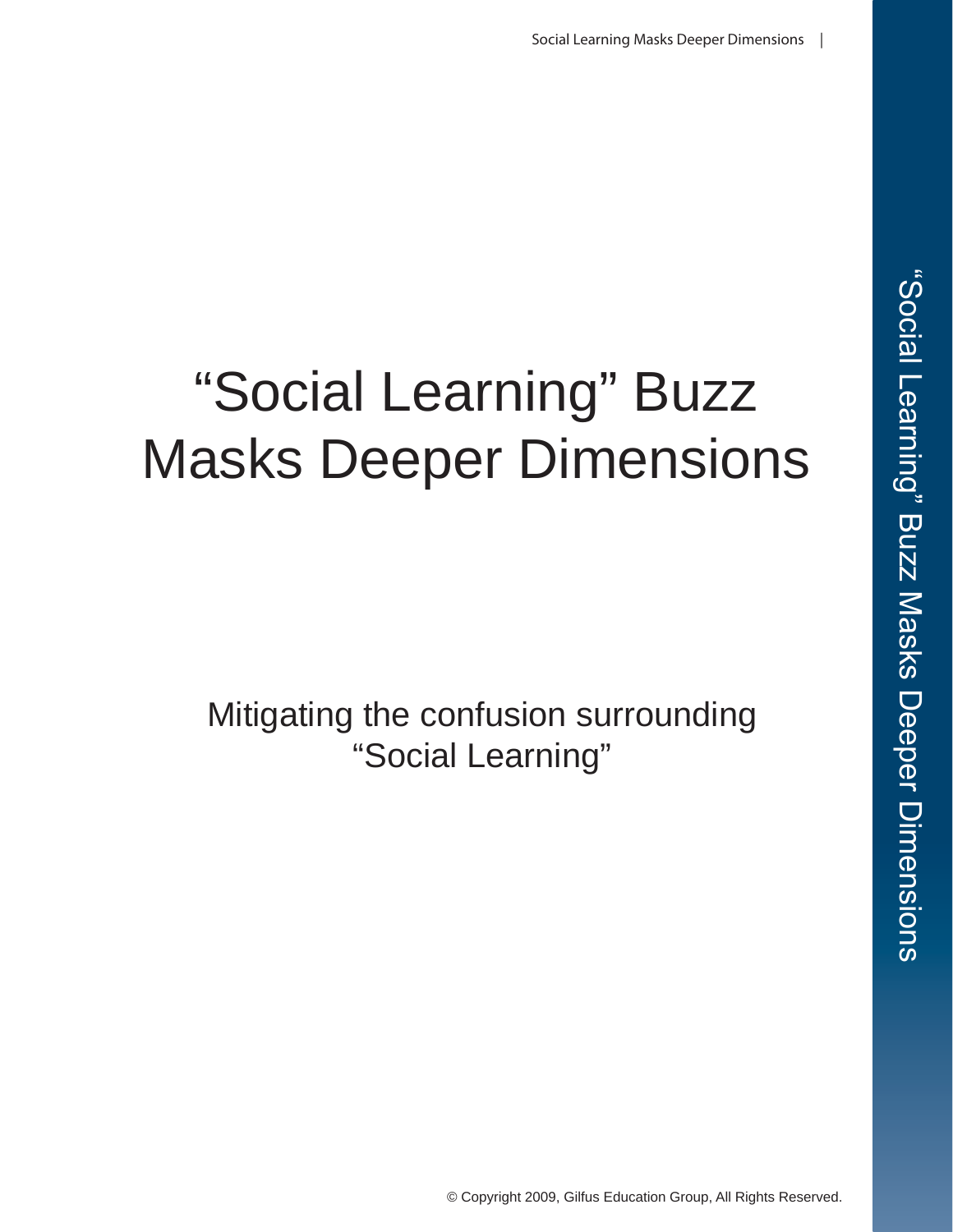#### Foreword

It is our hope that by leveraging socially based technologies the education industry can shape a new educational technology paradigm that realizes the promises of true "Social Learning". By understanding its applications we can create a unique opportunity to improve student engagement, student retention, academic success and overall educational outcomes.

– Stephen Gilfus, Gilfus Education Group

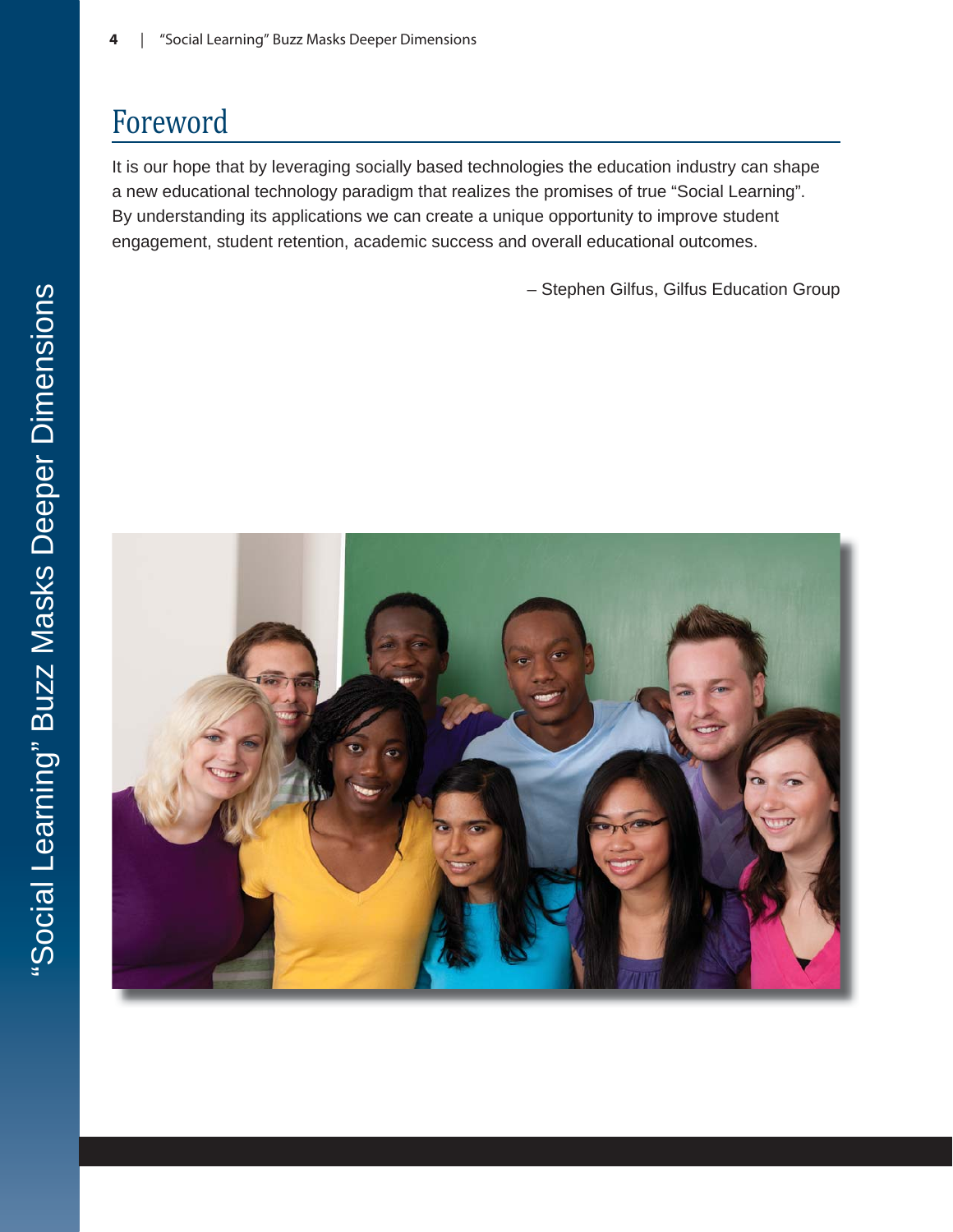#### **Contents**

Introduction 1

History of Social Learning 1

Social Learning in Practice 3

Formal versus Informal Learning Practices 4

Disruptive Technologies 4

A Call for New Approaches 5

Call for Organizing New Educational Technologies 7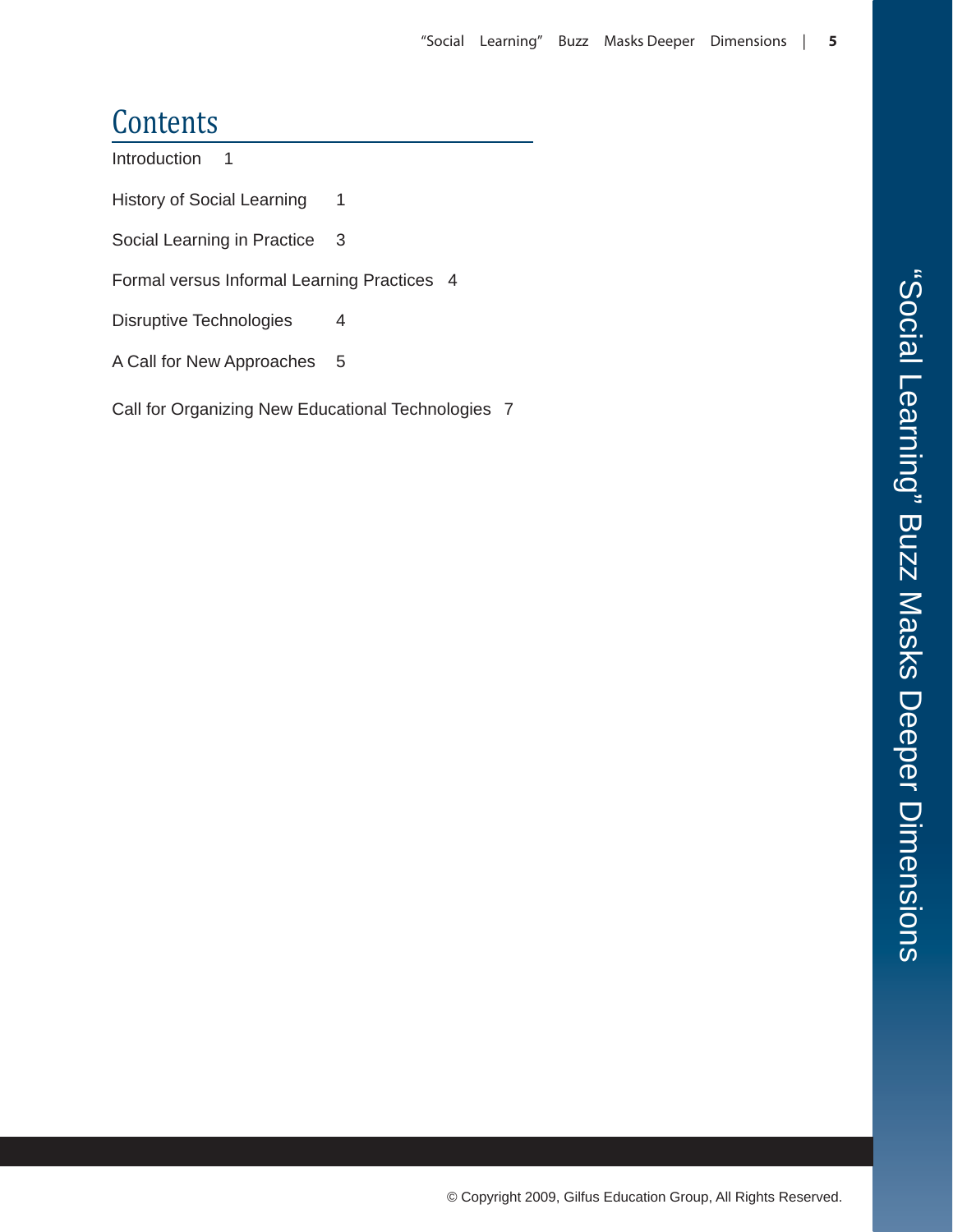### Introduction

While on the exhibit floor at NECC 2009 (The National Education Computing Conference) in late June in Washington, DC, I overheard an intriguing conversation about "social learning." A very distinguished looking university professor was talking with a small group of graduate students. The professor pointed out to her younger colleagues that scores of exhibitors were promoting solutions for "social learning," but that the vendors were misappropriating a term that had been established in the education field for a very long time.

She complained that today's technology companies were simply cobbling together social networking tools such as blogs, wikis and bookmarking tools, pawning them off as "social learning" innovation. As an

e-learning innovator with over a decade of experience in the education sector, this conversation reminded me that several core educational principles were not being thoughtfully considered.

### History of Social Learning

There is a century of rich literature on social learning from the fields of education, psychology, and sociology characterizing a wide variety of practical applications such as instructional techniques, consumer behavior conditioning and determining criminal motives. Most sources credit that social learning theory is based on research by the French sociologist, Gabriel Trade who lived from 1843 to 1904.

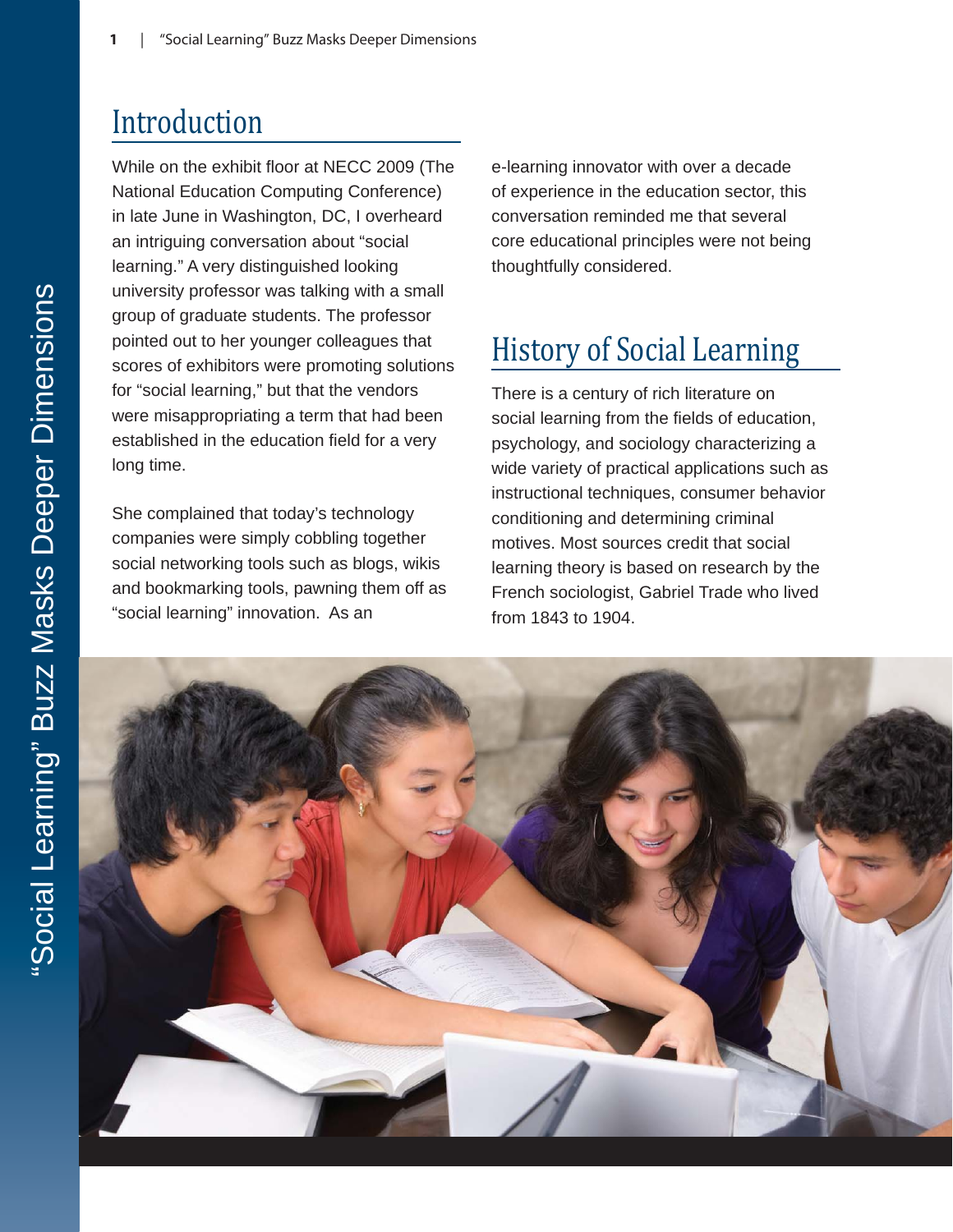The simplest definitions of Social Learning are:

- 1. The acquisition of knowledge that happens within in a social group, and
- 2. The process in which individuals observe the behavior of others and its consequences, and modify their own behavior accordingly.

As a field, social learning originated during the 1930s at Yale University. Significant contributors to social learning theory during the twentieth century listed alphabetically by last name include:

**Ronald Akers, Marshall Becker, Molly Brunk, Robert Burgess, Kay Bussey, June Chance, Pricilla Coleman, Darwin Dorr, John Dollard, Leonard Doob, Kathleen Durning, Steven Fey, Robert Hale, Scott Henggeler, Christopher Hensley, William Huitt, Clark Hull, J. Hummel, Katherine Karraker, Jean Lave, Howard Liddle, Fred McDonald, Neal Miller, Walter Mischel, O. H. Mowrer, Jerry Phares, Julian Rotter, Irwin Rosenstock, Ted Rosenthal, Dale Schunk, Robert Sears, Stephen Singer, Victor Strecher, Edwin Sutherland, Richard Walters, John Whiting, Lev Vygotsky and Barry Zimmerman.** 

The field is so vastly rich, that the list is by no means complete. One of today's most prominent experts on social learning theory is Albert Bandura, a psychology professor at Stanford University since 1953, who is regarded as one of the most preeminent psychologists of all time. In 1976, he published the landmark textbook, Social Learning Theory, which is still used at many colleges today.

According to Bandura, since individuals learn best by observing others, learners are tremendously influenced by the roles models who they observe.

In social learning theory there are four fundamental requirements for people to learn and model behavior:

1) attention, concentrating on the topic or task, 2) retention, remembering the information for later use often by using imagery and language, 3) reproduction, translating the imagery and language back into an action, and 4) motivation, reinforcing the behavior through rewards, punishments, incentives and repeat exposures.

There are four fundamental requirements for people to learn and model behavior:

- 1. Attention, concentrating on the topic or task,
- 2. Retention, remembering information for later use often by using imagery and language,
- 3. Reproduction, translating the imagery and language back into an action,
- 4. Motivation, reinforcing the behavior through rewards, punishments, incentives and repetition.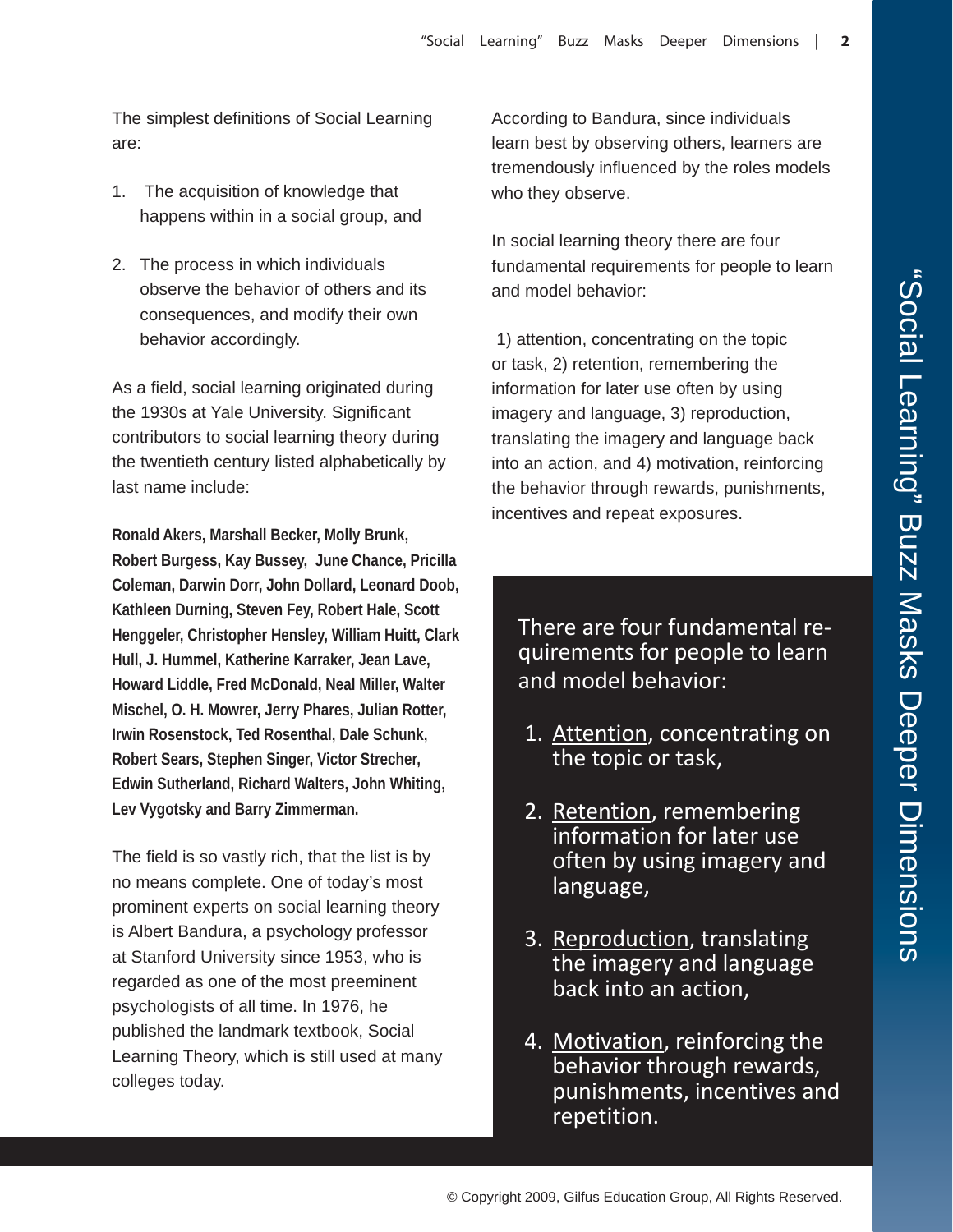#### Social Learning in Practice

In 2001, I joined eSylvan, an early effort to create an online learning environment that deliberately incorporated Bandura's four steps. eSylvan, focused on transforming the classic Sylvan Learning Center tutoring curriculum for reading, writing and math, into an online offering available via the Internet.

 At a scheduled time, a group of three or more students logged into a tutoring session from their individual schools or homes, while a teacher would log in to lead the session. The teacher and students would interact with each other via their individual PCs connected to the Internet. Each participant wore a headset for voice-over-IP technology and each used a digital pencil (stylus) and writing pad (tablet) to solve problems within an online "virtual classroom environment;" most notably a shared online whiteboard and voice conferencing.

The session was automatically populated with the proper individualized lesson for each student. Many of the problems were of a repetitive nature so that a student could master a particular skill, before moving to the next level.

At the beginning and end of each session, students could interact with each other in an informal manner. Sometimes they discussed the current subject matter; other times they played an educational game as a group. During their interaction, the students would often end up teaching each other either something new about the current topic or about the way the eSylvan learning environment worked.

As the session continued, the teacher would spend one-on-one time with each student to formally work on the individualized lesson while the other students solved problems from each of their individualized lessons. At any point in the session, if the teacher felt that the student was doing a good job, the teacher could reward the students with digital tokens which could be saved up and eventually redeemed for books, software or educational toys.

When a student returned a few days later for the next session, the student was often logged in with a different teacher and a new group of students in order to expose the student to additional members in the eSylvan community. In mapping eSylvan into Bandura's four fundamental requirements, the teacher served as the primary role model while the students served as secondary roles models for each other.

Although the tools used for eSylvan in 2001 were new and exciting at the time, they were by no means perfect. In fact the learning environment was quite crude compared to what can be created using today's technologies. There was little opportunity for a student to reach out to the larger community to seek additional information about a particular topic.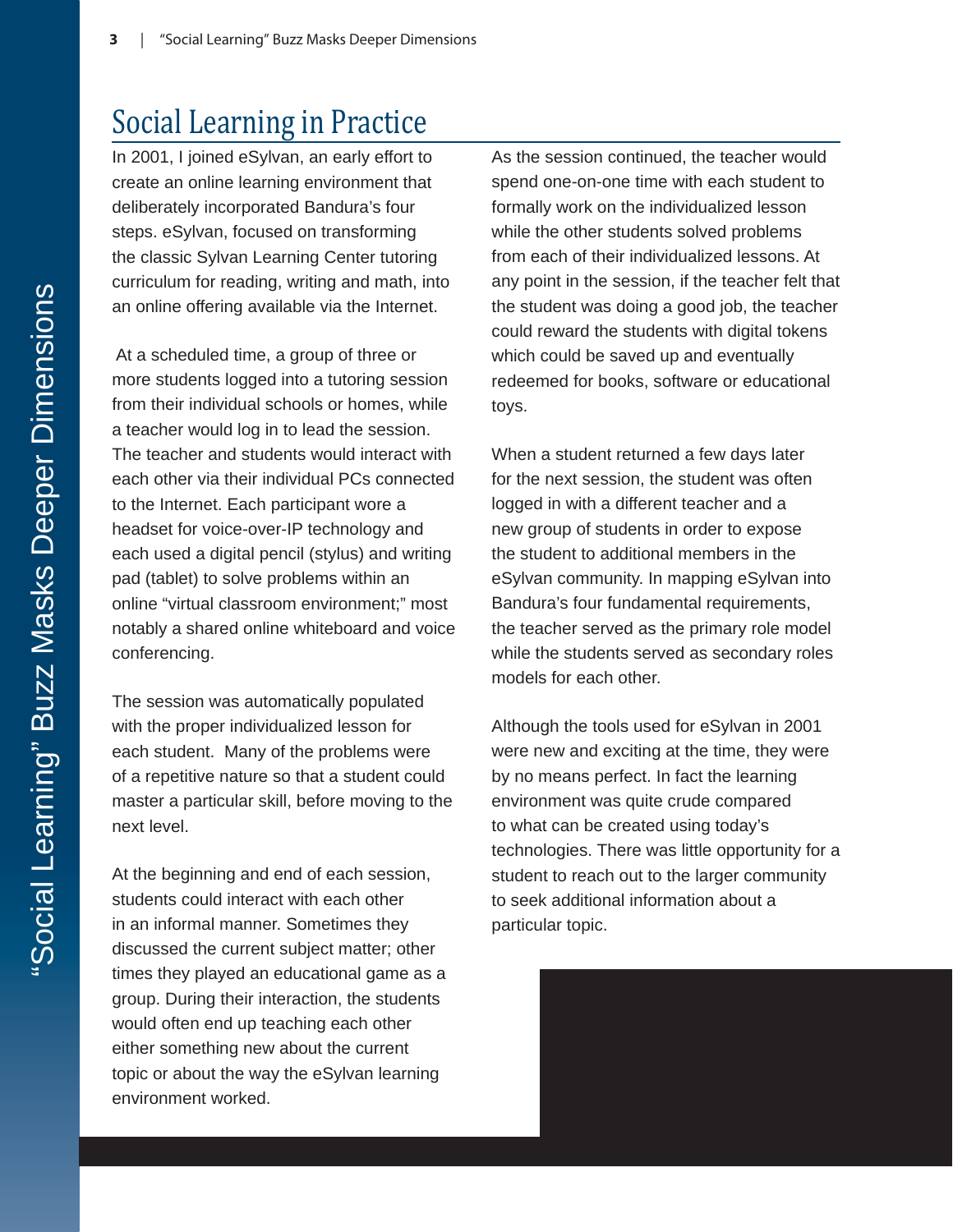### Formal versus Informal Learning Practices

eSylvan was primarily a formal learning environment. Each student's individualized lesson plan was extremely focused so that over several sessions the student could advance to the next grade level in the subject matter being taught. The student could not randomly interact with other members of the eSylvan community and certainly could not use the platform to interact with anyone outside of the community. Besides the beginning and end of each tutoring session, there was little opportunity for informal learning.

Several of the teachers at eSylvan lobbied that students needed more informal learning opportunities with their peers within the eSylvan community. Some practitioners believe that 20% of learning takes place formally while 80% takes place informally.

## Disruptive Technologies

Historically, technologies like record players, film strip projectors, film projectors, radio, overhead projectors, tape recorders, television, video players, video recorders and personal computers were considered "disruptive" when they were first introduced to the classroom. These technologies can also be used very effectively in a social learning context, but by themselves they are not social learning solutions. At some point, practitioners and researchers developed rules and best practices for using these technologies within the classroom and applying social learning contexts. The pedagogies for effectively using social media software within learning environments still need to be developed.

eSylvan as it maps to Bandura's four fundamental requirements,

- 1. Attention was encouraged by the student focusing on the individualized lesson found on his PC screen, wearing headsets and using the digital pencil and writing pad.
- 2. Retention was promoted through working one-on-one with the teacher and the repetitive problem sets.
- 3. Reproduction was prompted by the student's need to show their work to the teacher by using the digital pencil and writing pad and explaining their work to the teacher and perhaps the other students.
- 4. Motivation was encouraged via rewards in the form of praise from the teacher and digital tokens.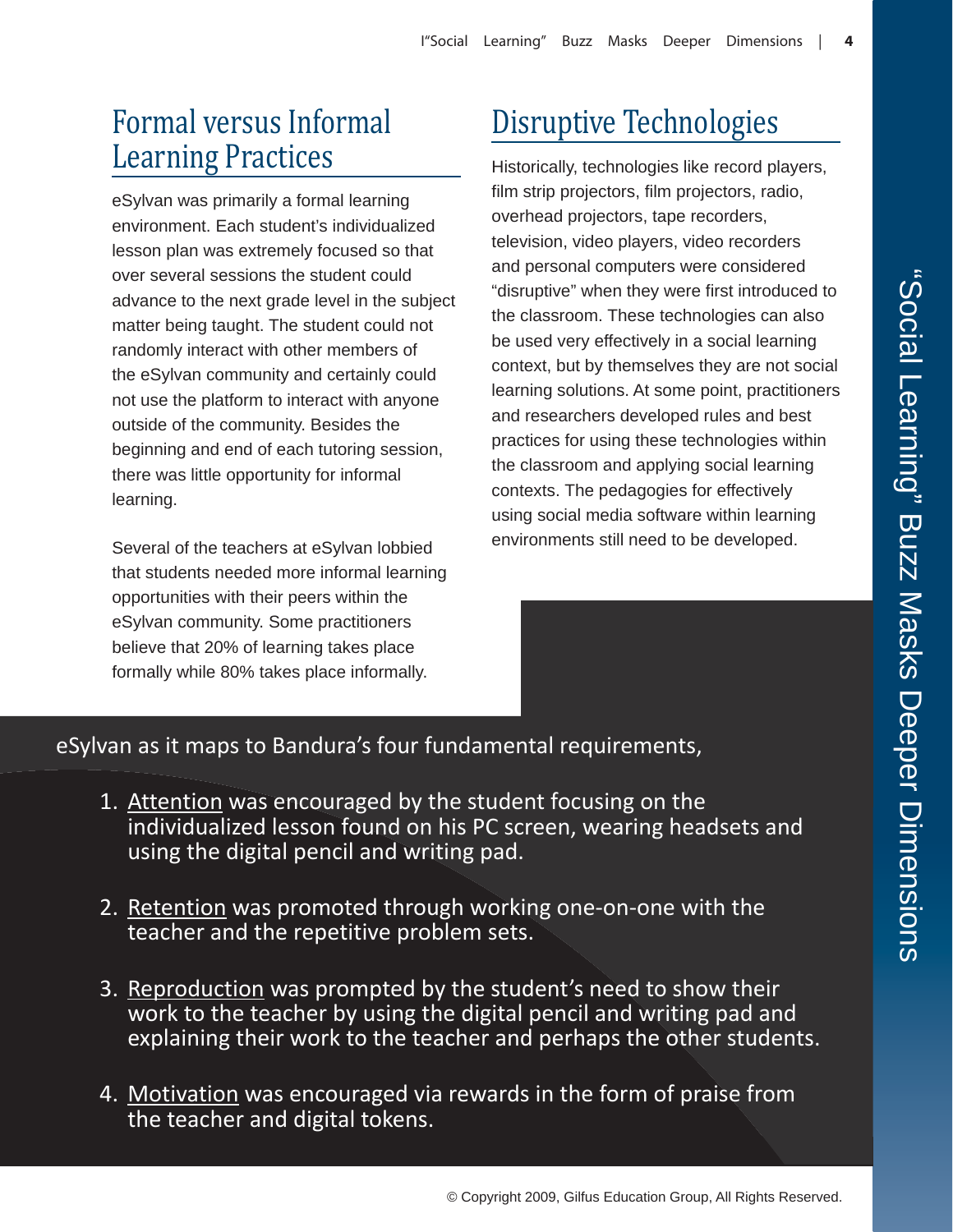### A Call for New Approaches

One issue with today's offerings for social software in education is that they are being presented as "social learning" solutions, but they are not being designed, packaged or integrated with the greater concepts of social learning theory in mind. This is not to say that Web discussion forums, surveys, bookmarking, file sharing, blogs, wikis, podcasts, vodcasts, and conferencing tools cannot be effectively used within a social learning context, but by themselves, they are not social learning solutions.

There has been a recent trend in which teachers and course designers simply plug

#### Requirements to Responsibly Support Social Learning:

- 1. Common user experience and interface practices
- 2. Role Models
- 3. Formal and Informal Learning Capabilities
- 4. Academic Analytics
- 5. Performance Rewards
- 6. FERPA Compliancy and the secure management of user

in a variety of free social media tools such as Blogger, Delicious, Digg, Facebook, Flickr, LinkedIn, Ning, PBwiki, PBworks, Twitter, WordPress and YouTube into online learning management systems such as Blackboard and Moodle and claim to have "social learning." With the wide-variety of social media tools available, and the plethora of user interface variations, features and functions, the online experience can be overwhelming for both teachers and students. Furthermore, a growing number of school administrators are concerned that personal and institutional data can become scattered throughout the Internet creating data security and privacy issues with the risk of Family Education Rights and Privacy Act (FERPA) violations.

Clearly there is a need for an online learning platform that securely integrates social media tools within a social learning context and provides a seamless user experience for learning and collaboration in both formal and informal modes. In addition, the platform must include a set of tools that can help identify and designate role models.

 As social learning experts have proven again and again, learning can be more productive if there is clarity about which role models to emulate. This is analogous to being informed about which news sources can be trusted for their reliability and credibility. Moreover, tools are also needed to administer and deliver rewards and incentives whether they are compliments, stars, stickers, points or grades.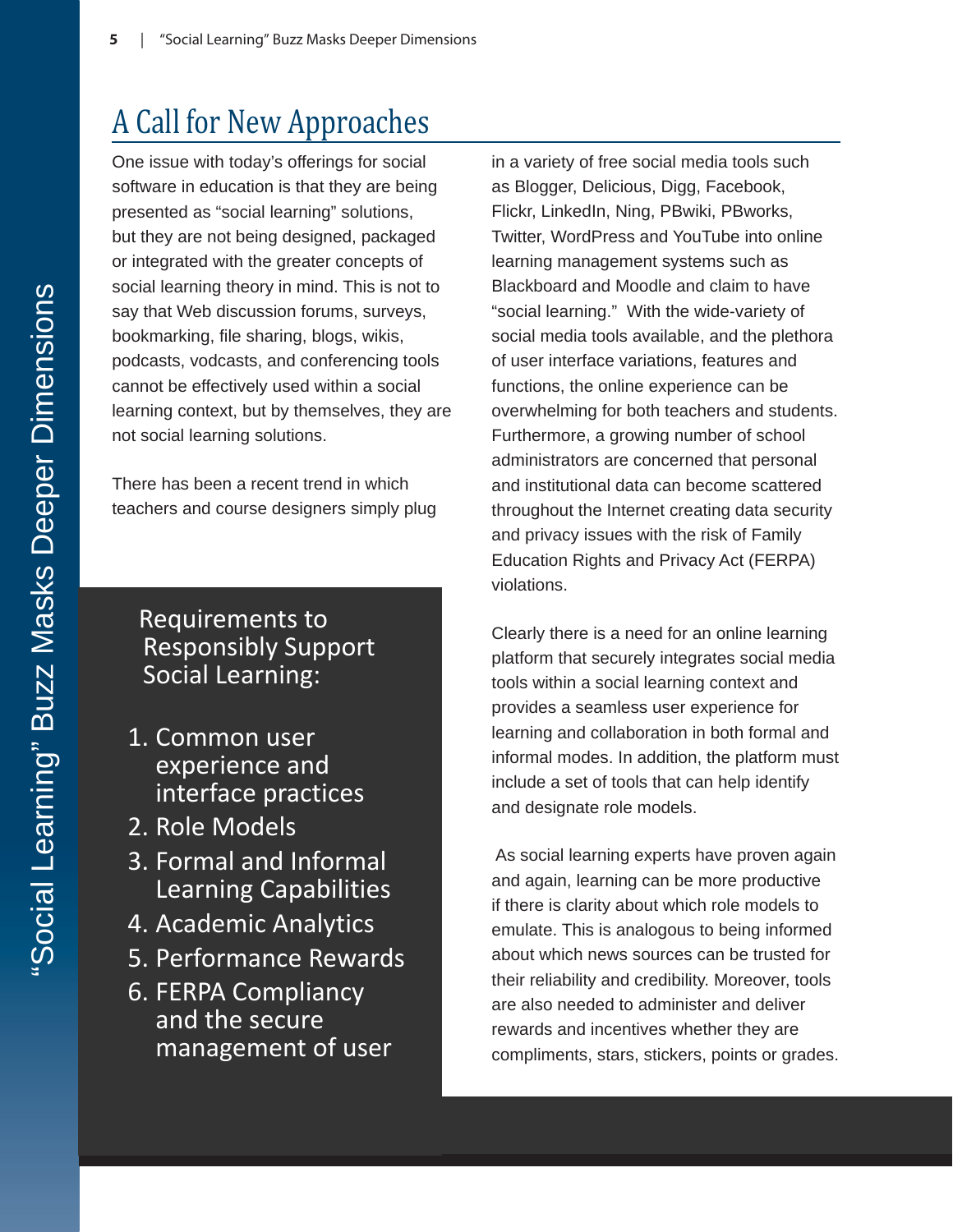

"One issue with today's offerings for social software in education is that they are being presented as "social learning" solutions, but they are not being designed, packaged or integrated with the greater concepts of social learning theory in mind."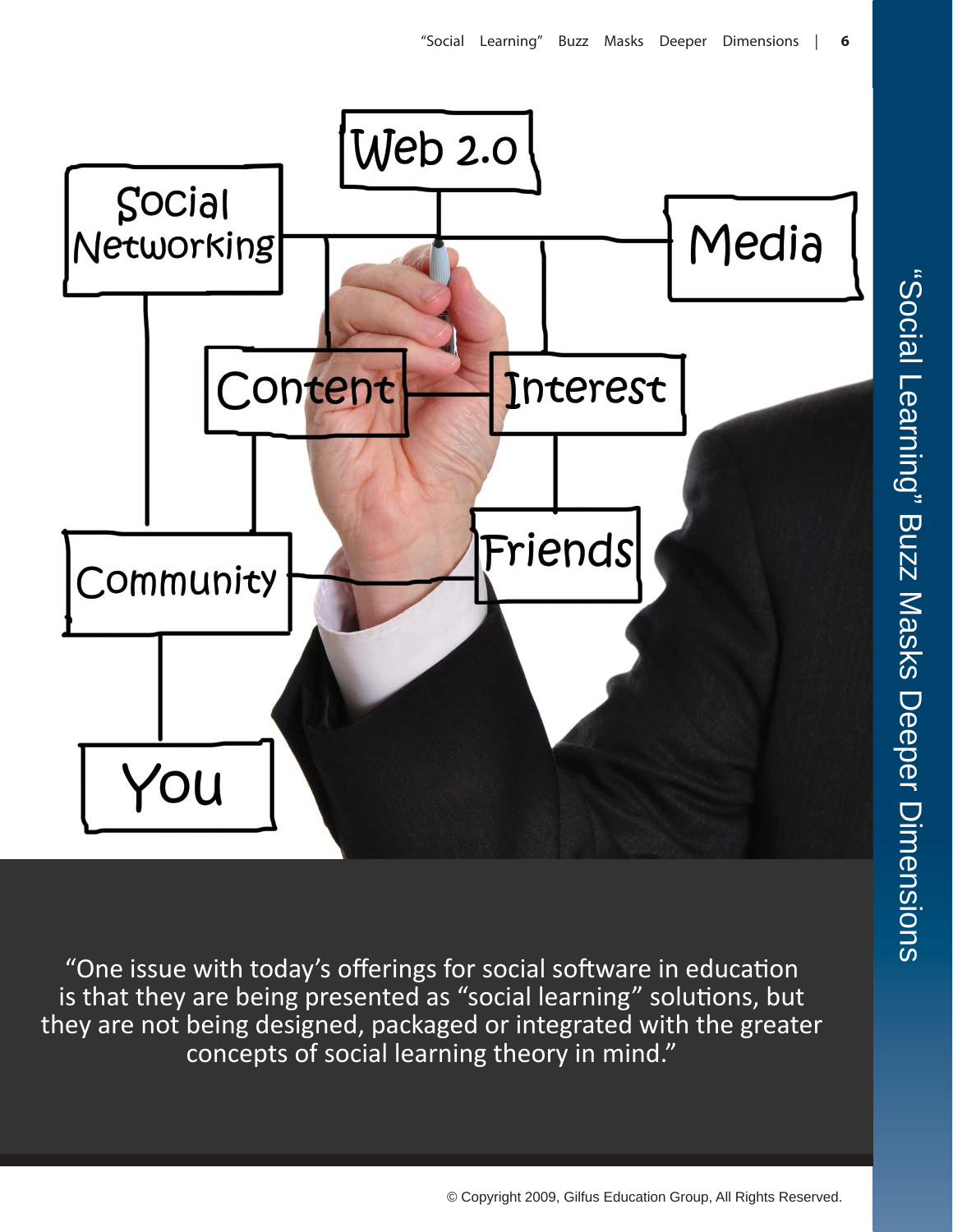Lastly, especially for formal learning, the teacher needs measurement tools to readily understand how well each student is mastering concepts to assess both teaching success and provide supplemental instruction, materials and assistance to students who need additional help and reinforcement. Although the overall set of capabilities may seem like a tall order, technologies now exist to construct these applications in a cohesive manner. One great attribute of the various Web tools is that they enable rapid feedback and interaction allowing teachers and students to be more participative and collaborative during the learning process. In addition since most of the tools have content repository features, they can be used as a basis for collective intelligence and academic analytics.

### Call for Organizing New Educational Technologies

Creating a well-crafted social learning platform would most likely require a deeply collaborative effort among a group of technology experts, educators, social learning theorists, psychologists, sociologists and students. Until there is a serious effort to create a holistic online learning platform that is based on facilitating the fundamental principles of social learning theory, the term "social learning" should not be used to describe learning platforms which simply include social media capabilities.

In the meantime, a more precise descriptor for that movement would be something such as "STIL", Social Technology in Learning.

#### *About the Author*

The Gilfus Education Group offers independent consulting, implementation and research services to educational institutions, industry investors and the educational companies that serve them.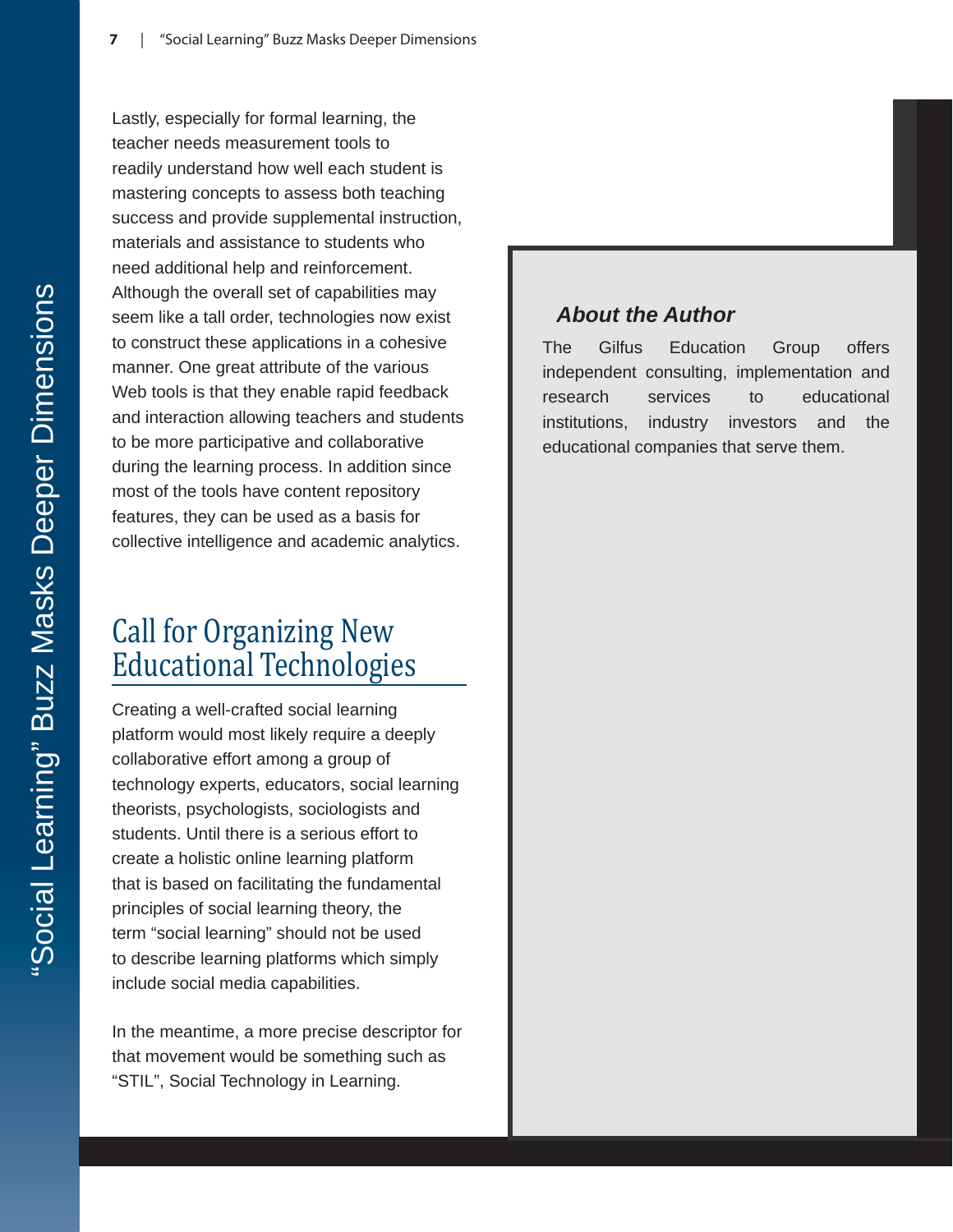

"Clearly there is a need for an online learning platform that securely integrates social media tools within a social learning context and provides a seamless user experience for learning and collaboration in both formal and informal modes"